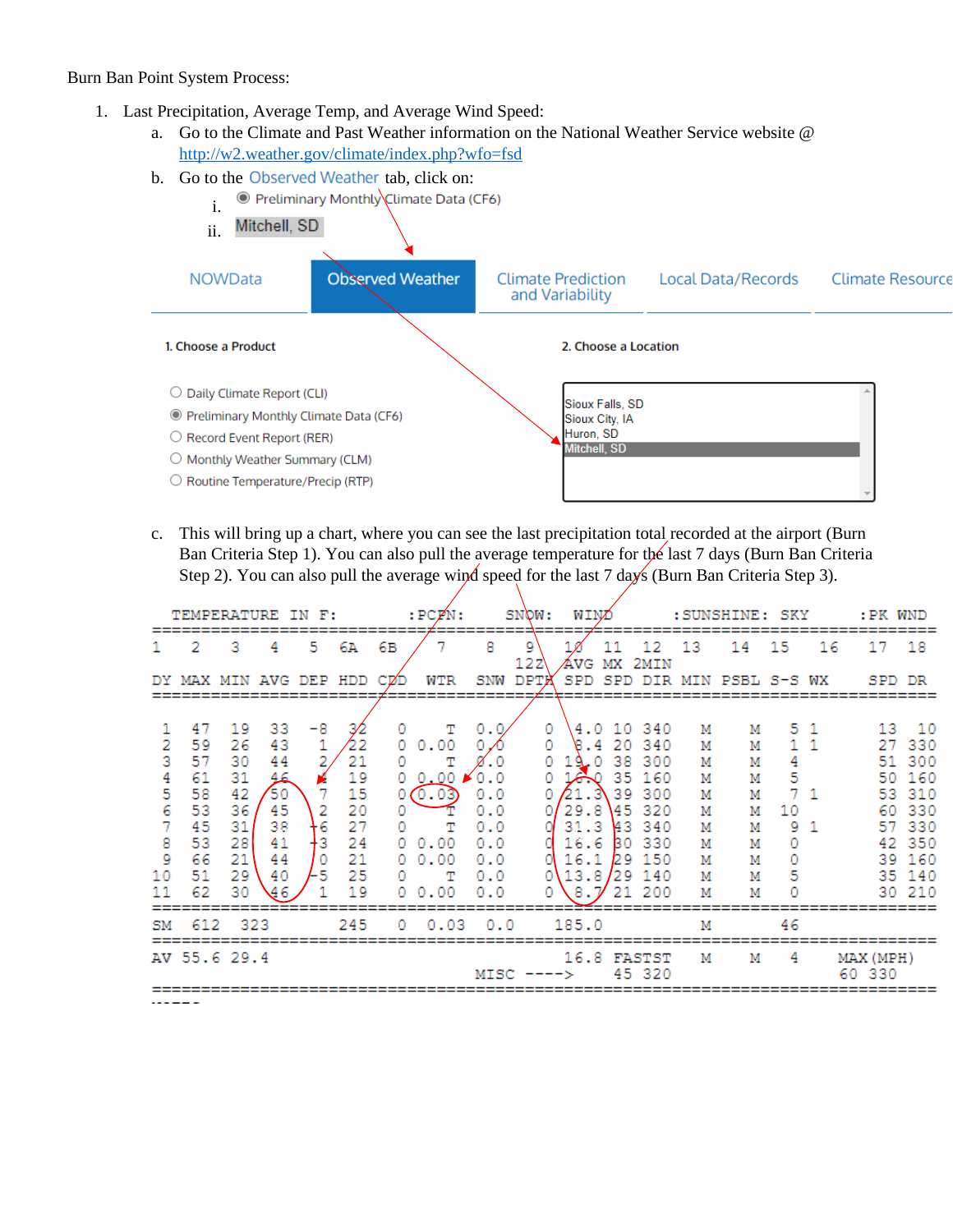## 2. Departure From Normal

a. Go back to the Observed Weather tab, click on:



b. Under the precipitation data, under the departure from normal column, is data for two time periods; the departure from normal (DFN) rainfall since the last month and since JAN 1. Scroll over to see the numbers.

| <b>WEATHER ITEM</b> | OBSERVED TIME<br>VALUE<br>∼ | RECORD YEAR NORMAL DEPARTURE LAST<br><b>VALUE</b> | VALUE | <b>FROM</b> | YEAR |
|---------------------|-----------------------------|---------------------------------------------------|-------|-------------|------|
|                     |                             |                                                   |       | NORMAL      |      |
| PRECIPITATION       |                             |                                                   |       |             |      |
| YESTERDAY           |                             | 1.45 2019                                         | 06    | ——0.06      |      |
| MONTH TO DATE       | . 03                        |                                                   | . 58  | $-0.55$     | 1.26 |
| SINCE MAR           | 0.56                        |                                                   |       |             | 4.34 |
| SINCE JAN           | 0.85                        |                                                   |       |             | 5.03 |

- 3. Drought Level. Go to [https://droughtmonitor.unl.edu/.](https://droughtmonitor.unl.edu/)
	- a. Zoom into Davison County and enter the drought level from the Intensity table next to the map.



- 4. Unaccounted for fires.
	- b. Request the three Fire Departments let us know when they have any fires. Only fires that could have been prevented if a ban were in place would be considered for a ban.
- 5. Surrounding Burn Bans. Tracked by the NWS.
	- a. Surrounding Counties to consider: Jerauld, Aurora, Douglas, Hutchinson, Hanson, Miner, Sanborn.